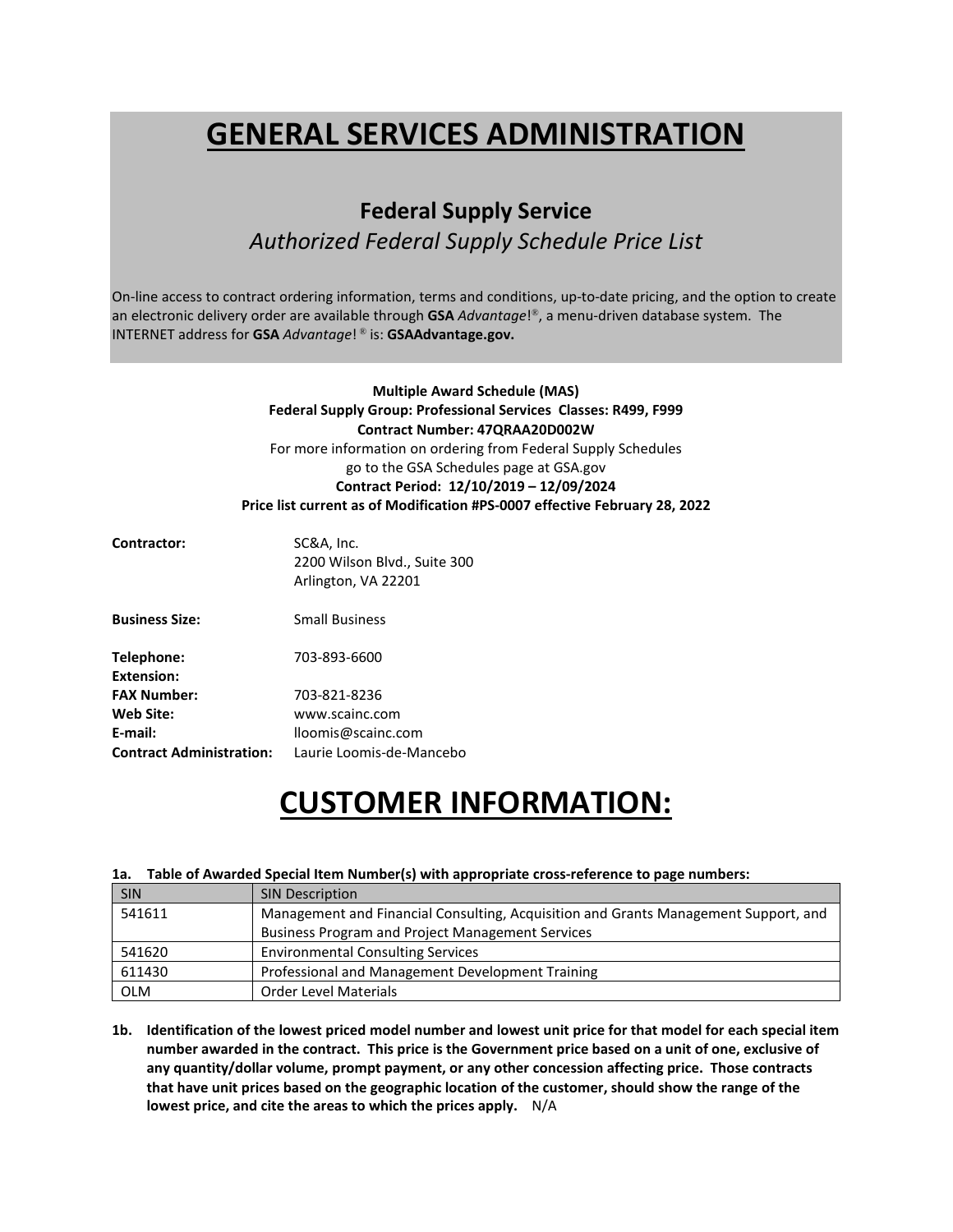- **1c. If the Contractor is proposing hourly rates a description of all corresponding commercial job titles, experience, functional responsibility and education for those types of employees or subcontractors who will perform services shall be provided. If hourly rates are not applicable, indicate "Not applicable" for this item.** See pages 3 through 9
- **2. Maximum Order:** \$1,000,000.00
- **3. Minimum Order:** \$100.00
- **4. Geographic Coverage (delivery Area):** Domestic and Overseas
- **5. Point(s) of production (city, county, and state or foreign country):** Same as company address
- **6. Discount from list prices or statement of net price:** Government net prices (discounts already deducted).
- **7. Quantity discounts:** None
- **8. Prompt payment terms:** Net 30 days. Information for Ordering Offices: Prompt payment terms cannot be negotiated out of the contractual agreement in exchange for other concessions.
- **9. Foreign items (list items by country of origin):** None
- **10a. Time of Delivery (Contractor insert number of days):** Specified on the Task Order
- **10b. Expedited Delivery. The Contractor will insert the sentence "Items available for expedited delivery are noted in this price list." under this heading. The Contractor may use a symbol of its choosing to highlight items in its price list that have expedited delivery:** Contact Contractor
- **10c. Overnight and 2-day delivery. The Contractor will indicate whether overnight and 2-day delivery are available. Also, the Contractor will indicate that the schedule customer may contact the Contractor for rates for overnight and 2-day delivery:** Contact Contractor
- **10d. Urgent Requirements. The Contractor will note in its price list the "Urgent Requirements" clause of its contract and advise agencies that they can also contact the Contractor's representative to effect a faster delivery:** Contact Contractor
- **11. F.O.B Points(s):** Destination
- **12a. Ordering Address(es):** Same as Contractor
- **12b. Ordering procedures:** For supplies and services, the ordering procedures and information on Blanket Purchase Agreements (BPAs) are found in Federal Acquisition Regulation (FAR) 8.405-3.
- **13. Payment address(es):** Same as company address
- **14. Warranty provision.:** Contractor's standard commercial warranty
- **15. Export Packing Charges (if applicable):** N/A
- **16. Terms and conditions of rental, maintenance, and repair (if applicable):** N/A
- **17. Terms and conditions of installation (if applicable):** N/A
- **18a. Terms and conditions of repair parts indicating date of parts price lists and any discounts from list prices (if applicable):** N/A
- **18b. Terms and conditions for any other services (if applicable):** N/A
- **19. List of service and distribution points (if applicable):** N/A
- **20. List of participating dealers (if applicable):** N/A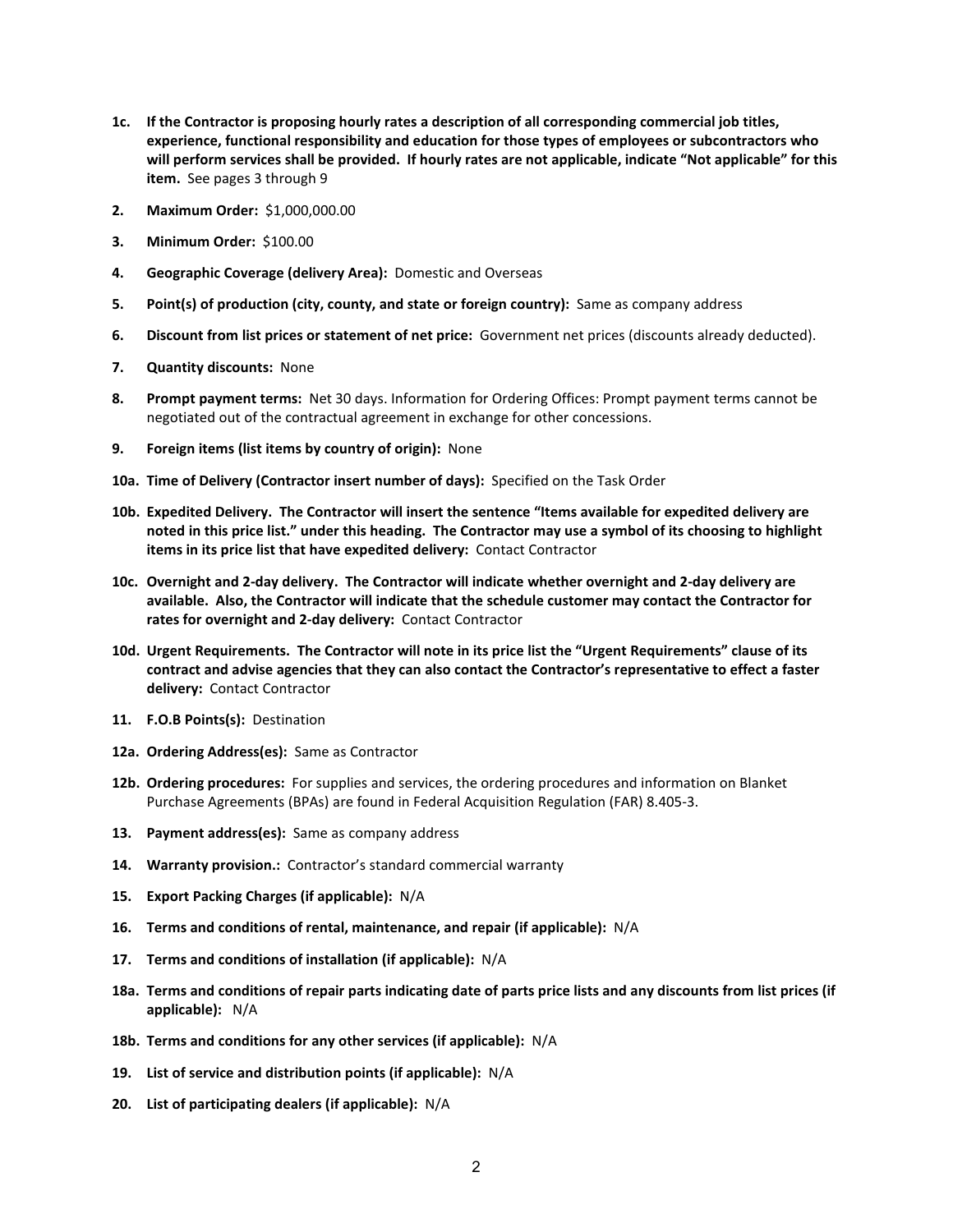- **21. Preventive maintenance (if applicable):** N/A
- **22a. Special attributes, e.g., recycled content, energy efficiency, and/or reduced pollutants:** N/A
- **22b. If applicable, indicate that Section 508 compliance information is available on Electronic and Information Technology (EIT) supplies and services and show where full details can be found (e.g. contactor's website or other location.) The EIT standards can be found at:** [www.Section508.gov/.](http://www.section508.gov/) – N/A
- **25. Unique Entity Identifier Number:** 071167910
- **26. Notification regarding registration in System for Award Management (SAM) database:** SC&A is registered and active in SAM.

| <b>SIN</b>     | <b>Labor Category</b>          | Yr1      | Yr2       | Yr3      | Yr4      | Yr5      |
|----------------|--------------------------------|----------|-----------|----------|----------|----------|
|                |                                | 12/10/19 | 12/10/20  | 12/10/21 | 12/10/22 | 12/10/23 |
| 541611,        | Senior Consultant              | \$335.01 | \$342.05  | \$349.23 | \$356.56 | \$364.05 |
| 541620, &      | Project Director               | \$178.99 | \$182.75  | \$186.59 | \$190.51 | \$194.51 |
| 611430         | Project Manager                | \$157.93 | \$161.25  | \$164.64 | \$168.09 | \$171.62 |
| (for all Labor | <b>Task Manager</b>            | \$95.75  | \$97.73   | \$99.78  | \$101.88 | \$104.02 |
| Categories)    | Engineer                       | \$93.80  | \$95.77   | \$97.78  | \$99.84  | \$101.93 |
|                | Mid-Level Engineer             | \$122.52 | \$125.09  | \$127.72 | \$130.40 | \$133.14 |
|                | Senior Engineer                | \$140.71 | \$143.66  | \$146.68 | \$149.76 | \$152.90 |
|                | Principal Engineer 1           | \$157.93 | \$161.25  | \$164.64 | \$168.09 | \$171.62 |
|                | <b>Principal Engineer 2</b>    | \$210.58 | \$215.00  | \$219.52 | \$224.13 | \$228.83 |
|                | Principal Engineer 3           | \$253.65 | \$258.98  | \$264.42 | \$269.97 | \$275.64 |
|                | Jr. Field Tech/Researcher*     | \$53.60  | \$54.73   | \$55.88  | \$57.05  | \$58.25  |
|                | Field Tech/Researcher*         | \$65.09  | \$66.46   | \$67.85  | \$69.28  | \$70.73  |
|                | Sr. Field Tech/Researcher*     | \$92.82  | \$94.80   | \$96.79  | \$98.82  | \$100.89 |
|                | Scientist/Analyst 1            | \$67.00  | \$68.41   | \$69.85  | \$71.31  | \$72.81  |
|                | Scientist/Analyst 2            | \$93.80  | \$95.77   | \$97.78  | \$99.84  | \$101.93 |
|                | Scientist/Analyst 3            | \$101.46 | \$103.59  | \$105.77 | \$107.99 | \$110.26 |
|                | Senior Scientist/Analyst 1     | \$124.43 | \$127.05  | \$129.71 | \$132.44 | \$135.22 |
|                | Senior Scientist/Analyst 2     | \$153.15 | \$156.36  | \$159.65 | \$163.00 | \$166.42 |
|                | Senior Scientist/Analyst 3     | \$215.37 | \$219.89  | \$224.51 | \$229.22 | \$234.03 |
|                | Subject Matter Expert 1        | \$177.08 | \$180.80  | \$184.59 | \$188.47 | \$192.43 |
|                | <b>Subject Matter Expert 2</b> | \$210.58 | \$215.00  | \$219.52 | \$224.13 | \$228.83 |
|                | Subject Matter Expert 3        | \$243.12 | \$248.23  | \$253.44 | \$258.76 | \$264.20 |
|                | Jr. Writer/Editor*             | \$62.22  | \$63.52   | \$64.86  | \$66.22  | \$67.61  |
|                | Writer/Editor                  | \$86.15  | \$87.96   | \$89.80  | \$91.69  | \$93.61  |
|                | Sr. Writer/Editor              | \$119.65 | \$122.16  | \$124.73 | \$127.34 | \$130.02 |
|                | Jr. Admin Staff*               | \$62.22  | \$63.52\$ | \$64.86  | \$66.22  | \$67.61  |
|                | Admin Staff*                   | \$77.53  | \$79.16   | \$80.82  | \$82.52  | \$84.25  |
|                | Sr. Admin Staff                | \$97.63  | \$99.68   | \$101.78 | \$103.91 | \$106.10 |

**Final Pricing:** The rates shown below include the Industrial Funding Fee (IFF) of 0.75%

#### **SCA Matrix**

The Service Contract Labor Standards (SCLS), formerly the Service Contract Act (SCA), apply to this contract and it includes SCLS applicable labor categories. Labor categories and fixed price services marked with a (\*\*) in this pricelist are based on the U.S. Department of Labor Wage Determination Number(s) identified in the SCLS/SCA matrix. The prices awarded are in line with the geographic scope of the contract (i.e., nationwide).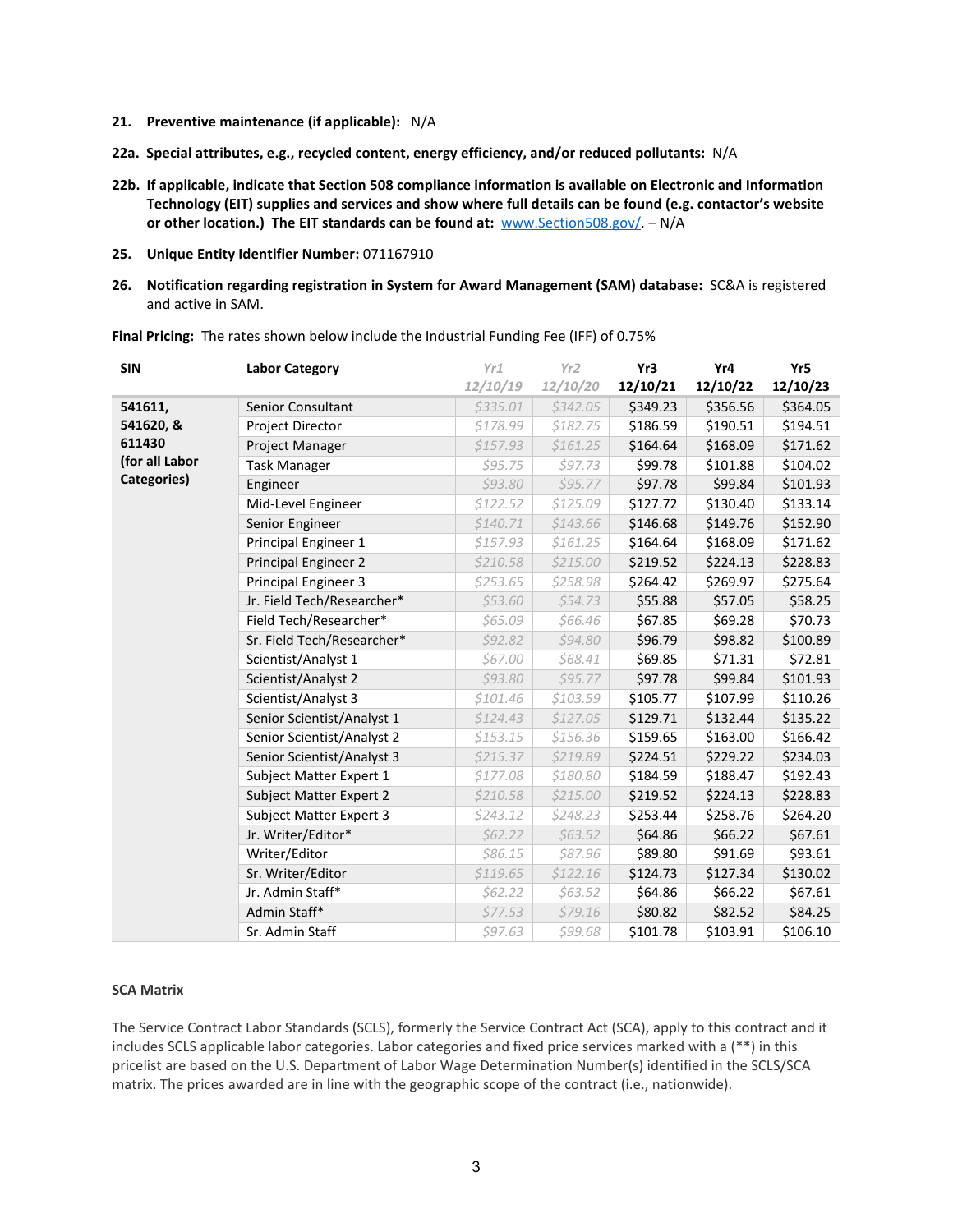| <b>SCA Eligible Contract Labor Category</b> | <b>SCA Equivalent Code - Title</b> | <b>WD Number</b> |
|---------------------------------------------|------------------------------------|------------------|
| Jr. Field Tech/Researcher                   | Engineering Technician I-30081     | 2015-4281        |
| Field Tech/Researcher                       | Engineering Technician II - 30082  | 2015-4281        |
| Sr. Field Tech/Researcher                   | Engineering Technician III - 30083 | 2015-4281        |
| Jr. Writer/Editor                           | Secretary I-01311                  | 2015-4281        |
| Jr. Admin Staff                             | General Clerk I-01111              | 2015-4281        |
| Admin Staff                                 | General Clerk II - 01112           | 2015-4281        |

# **LABOR CATEGORY DESCRIPTIONS**

The following descriptions apply to all SINs.

For all labor categories, additional experience/education can be substituted for degrees, and vice versa, as follows:

- Bachelor's degree equivalent any combination of full-time college study and additional years of experience totaling four years
- Master's degree equivalent Bachelor's degree or Bachelor's degree equivalent plus any combination of additional experience or additional graduate level study totaling two years
- One year of full-time college study is equal to one year of experience
- Bachelor's degree is equal to 4 years of experience
- Master's degree is equal to 2 years of experience
- PhD degree is equal to 2 years of experience

# **Senior Consultant**

*Minimum General Experience*: Twenty-six or more years of experience in consulting with expertise in the areas of business management, environmental management, occupational health and safety, and/or facilitation.

*Functional Responsibility*: Responsibilities include performing specialized subject matter analysis, review, brainstorming, and implementation. Operates with wide latitude for independent action.

*Required Education*: Master's Degree

# **Project Director**

*Minimum General Experience*: Twelve or more years of experience in the management of programs/projects. Experience with programs/projects in contract value of more than \$1 million and a successful track record in financial management, staffing, client relations, and quality assurance.

*Functional Responsibility*: Responsibilities include serving as either the direct or alternate client contact and overseeing all technical work, costs and administration, schedules, and QA/QC, to ensure that all objectives are achieved.

*Required Education*: Master's Degree

# **Project Manager**

*Minimum General Experience*: Ten or more years of experience in the management of projects. Successful track record in financial management, staffing, client relations, and quality assurance.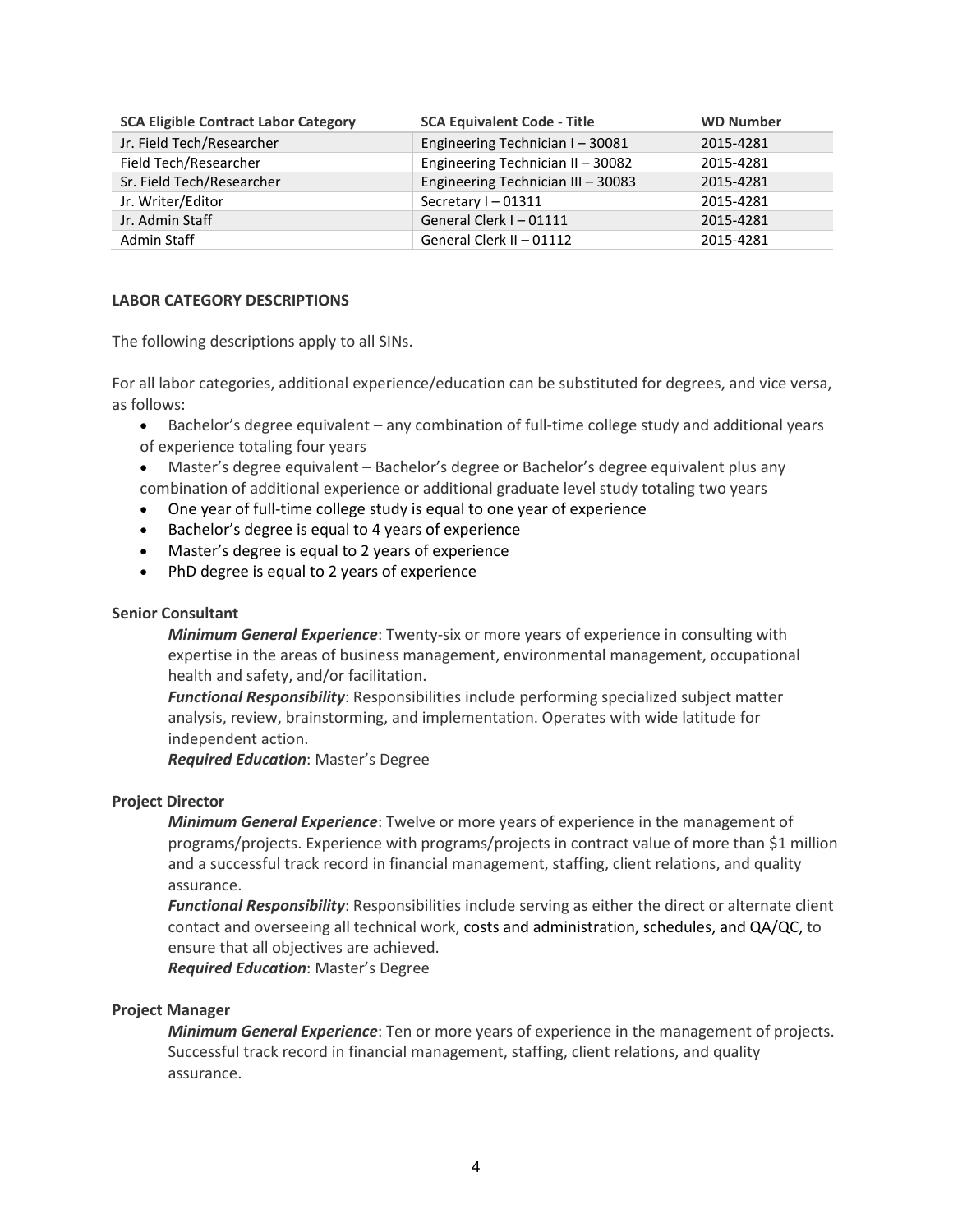*Functional Responsibility*: Responsibilities include serving as either the direct or alternate client contact. Works under the supervision of the Project Director and/or Senior technical staff to implement all technical work, costs and administration, schedules, and QA/QC, to ensure that all objectives are achieved.

*Required Education*: Master's Degree

#### **Task Manager**

*Minimum General Experience*: Six or more years of technical experience, including three or more years of experience in the management of tasks. Successful track record in management and quality assurance.

*Functional Responsibility*: Under the supervision of the Project Director, Project Manager and/or Senior technical staff, responsibilities include implementing all technical work, costs and administration, schedules, and QA/QC, to ensure that all objectives of a task are achieved. *Required Education*: Bachelor's Degree

#### **Engineer**

*Minimum General Experience*: No minimum experience is required.

*Functional Responsibility*: Designs and implements systems which meet business and customer needs. Leads and participates in engineering planning, performance management, capacity planning, testing and validation. Responsibilities include providing dedicated engineering support, data collection and assessment, and performing systems analysis and design. May supply technical advice or counsel to other professionals.

*Required Education*: Bachelor's Degree in engineering or related discipline

## **Mid-Level Engineer**

*Minimum General Experience*: Six or more years of experience within a specific technical field. This experience includes development of criteria; mastery of standard principles, theories and techniques; evaluating data; and drafting and editing technical studies, analyses, and reports. *Functional Responsibility*: Applies specialization to provide technical leadership in engineering support and participate in technical studies, reports, and major system implementations. Responsibilities include planning and conducting small to medium sized projects and tasks. May supply technical advice or counsel to other professionals. May supervise junior-level staff. *Required Education*: Bachelor's Degree in engineering or related discipline

#### **Senior Engineer**

*Minimum General Experience*: Ten or more years of experience within a specific technical field. This experience includes development of criteria; mastery of standard principles, theories and techniques; evaluating data; and drafting and editing technical studies, analyses, and reports. *Functional Responsibility*: Under the supervision of a Project Director, Project Manager and/or senior technical staff, responsibilities include planning and conducting projects and tasks. May supervise junior-level staff and coordinate the activities of specific engineering projects. May supply technical advice or counsel to other professionals.

*Required Education*: Master's Degree in engineering or related discipline

## **Principal Engineer 1**

*Minimum General Experience*: Fifteen or more years of experience in a specific technical field. This experience includes development of criteria; mastery of standard principles, theories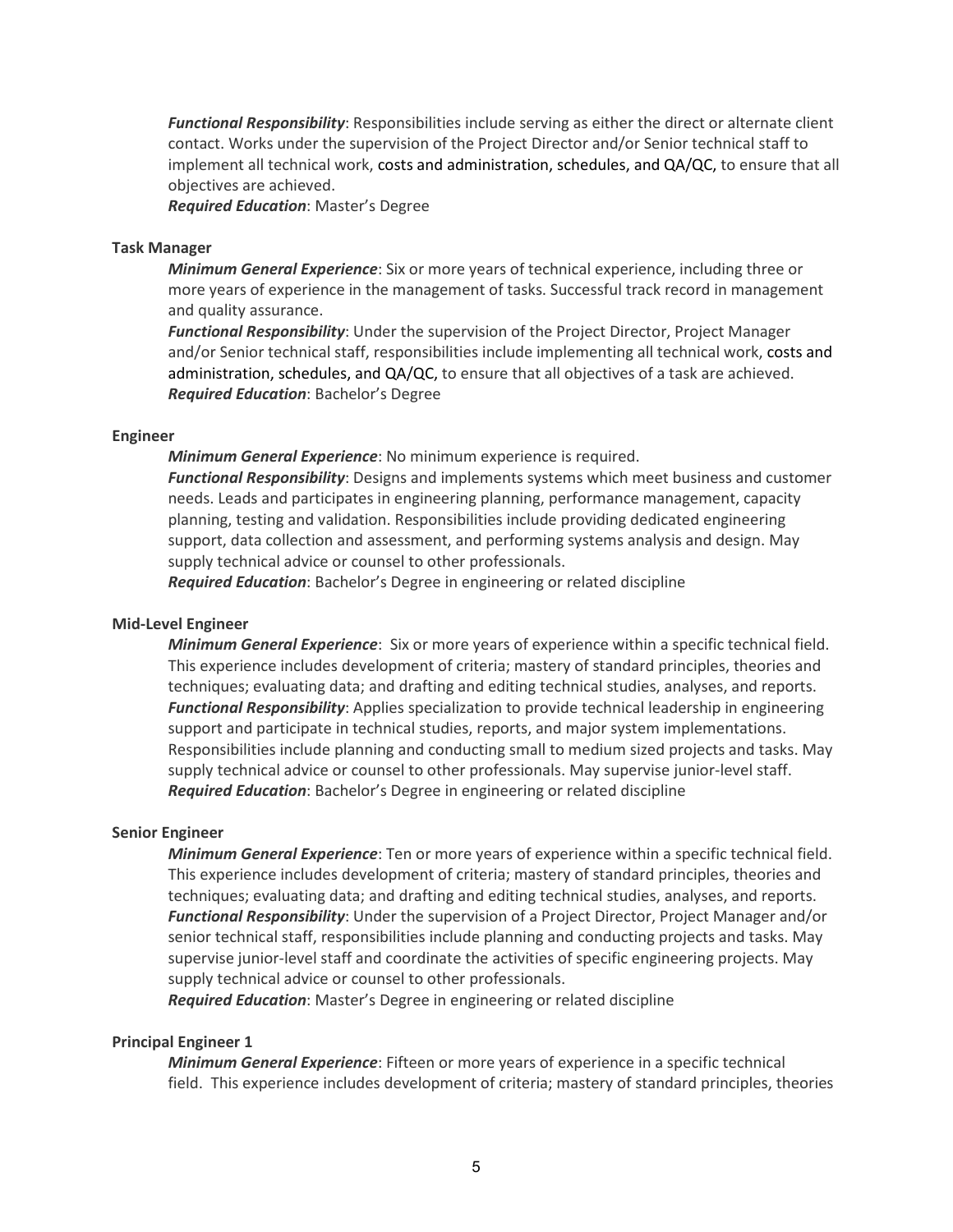and techniques; evaluating data; and drafting and editing technical studies, analyses, and reports.

*Functional Responsibility***:** Responsibilities include planning, conducting, and supervising projects, necessitating advanced knowledge and the ability to originate and apply new and unique methods and procedures. Supplies technical advice and counsel to other professionals. *Required Education*: Master's Degree in engineering or related discipline

# **Principal Engineer 2**

*Minimum General Experience*: Eighteen or more years of experience in a specific technical field. This experience includes development of criteria; mastery of standard principles, theories and techniques; evaluating data; and drafting and editing technical studies, analyses, and reports.

*Functional Responsibility***:** Responsibilities include planning, conducting, and supervising large projects, necessitating advanced knowledge and the ability to originate and apply new and unique methods and procedures. Supplies technical advice and counsel to other professionals. *Required Education*: Master's Degree in engineering or related discipline

# **Principal Engineer 3**

*Minimum General Experience*: Twenty-two or more years of experience within a specific technical field. This experience includes development of criteria; mastery of standard principles, theories and techniques; evaluating data; and drafting and editing technical studies, analyses, and reports.

*Functional Responsibility*: Responsibilities include planning, conducting, and supervising projects of major significance, necessitating advanced knowledge and the ability to originate and apply new and unique methods and procedures. Supplies technical advice and counsel to other professionals.

*Required Education*: Master's Degree in engineering or related discipline

# **Jr. Field Tech/Researcher**

*Minimum General Experience*: No minimum experience is required. *Functional Responsibility*: Under close supervision of senior or mid-level staff, responsibilities include gathering and correlating basic data and performing research and routine analyses. May also include or installing, setting up, and operating equipment. *Required Education*: High School Diploma

# **Field Tech/Researcher**

*Minimum General Experience*: Four years of experience through on the job training, experience gained through the educational program, or other training that will allow this person to perform assigned job duties.

*Functional Responsibility*: Under supervision of senior or mid-level staff, responsibilities include gathering and correlating basic data and performing research and routine analyses. May also include or installing, setting up, and operating equipment. May supervise junior staff. *Required Education*: High School Diploma

# **Sr. Field Tech/Researcher**

*Minimum General Experience*: Nine or more years of experience in field or related technical services.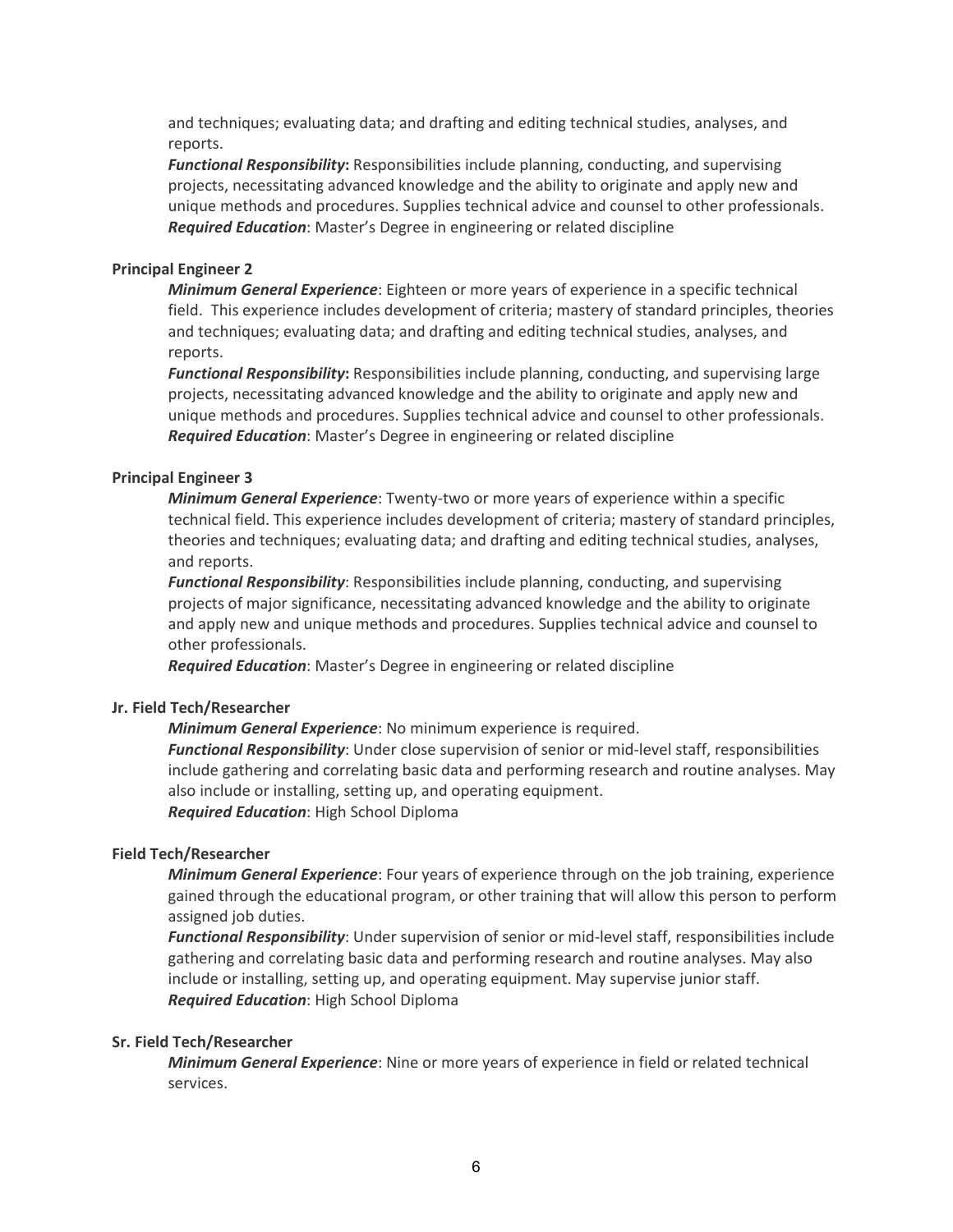*Functional Responsibility*: Responsibilities include performing tasks to ensure that an assignment is performed according to plan and that plan updates are made or communicated as necessary and managing and tracking schedules and costs so that assignments are completed on-time and within budget. May supervise mid-level or junior staff. *Required Education*: High School Diploma

# **Scientist/Analyst 1**

*Minimum General Experience*: No minimum experience is required.

*Functional Responsibility*: Perform laboratory and field tests to monitor and investigate various sources that impact the environment, human health, and safety. Responsibilities include providing dedicated scientific analysis and support on projects. May supply scientific advice or counsel to other professionals.

*Required Education*: Bachelor's Degree

#### **Scientist/Analyst 2**

*Minimum General Experience*: Four or more years of experience in environmental regulations and policy issues, economics, compliance regulations and auditing, waste management, and/or hazardous materials.

*Functional Responsibility*: Responsibilities include providing dedicated scientific analysis and support on projects, including nuclear and radiation sciences, and planning and conducting small to medium sized projects and tasks. May supply scientific advice or counsel to other professionals. May supervise junior-level staff. *Required Education*: Bachelor's Degree

## **Scientist/Analyst 3**

*Minimum General Experience*: Seven or more years of experience in environmental regulations and policy issues, economics, compliance regulations and auditing, waste management, and/or hazardous materials.

*Functional Responsibility*: Responsibilities including planning and conducting projects and tasks. May supply scientific advice or counsel to other professionals. May supervise junior-level staff. *Required Education*: Bachelor's Degree

#### **Senior Scientist/Analyst 1**

*Minimum General Experience*: Ten or more years of experience in environmental regulations and policy issues, economics, compliance regulations and auditing, waste management, and/or hazardous materials.

*Functional Responsibility*: Responsibilities include planning, conducting, and supervising projects, necessitating advanced knowledge and the ability to originate and apply new and unique methods and procedures. Supplies technical or regulatory/policy/economic advice and counsel to other professionals.

*Required Education*: Master's Degree

# **Senior Scientist/Analyst 2**

*Minimum General Experience*: Twelve or more years of experience in environmental regulations and policy issues, economics, compliance regulations and auditing, waste management, and/or hazardous materials.

*Functional Responsibility*: Responsibilities include planning, conducting, and supervising large projects, necessitating advanced knowledge and the ability to originate and apply new and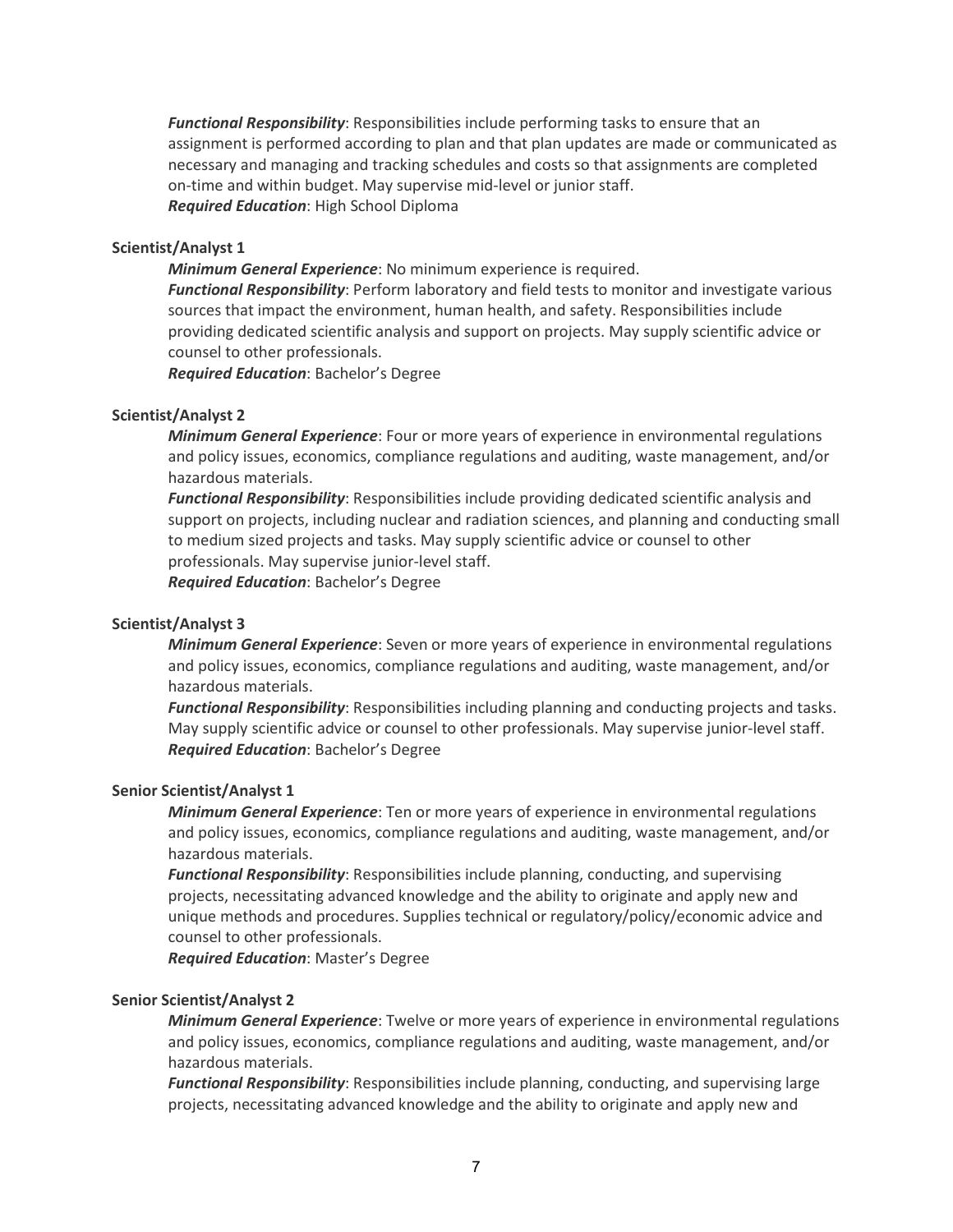unique methods and procedures. Supplies technical or regulatory/policy/economic advice and counsel to other professionals.

*Required Education*: Master's Degree

### **Senior Scientist/Analyst 3**

*Minimum General Experience*: Twenty or more years of experience in environmental regulations and policy issues, economics, compliance regulations and auditing, waste management, and/or hazardous materials

*Functional Responsibility*: Responsibilities include planning, conducting, and supervising major projects, necessitating advanced knowledge and the ability to originate and apply new and unique methods and procedures. Supplies technical or regulatory/policy/economic advice and counsel to other professionals.

*Required Education*: Master's Degree

#### **Subject Matter Expert 1**

*Minimum General Experience*: Twelve or more years of experience in a particular subject area(s). Expertise in the subject area(s).

*Functional Responsibility***:** Responsibilities include performing specialized subject matter analysis, review, brainstorming, and implementation. Operates with wide latitude for independent action.

*Required Education*: Master's Degree

#### **Subject Matter Expert 2**

*Minimum General Experience*: Eighteen or more years of experience in a particular subject area(s). Recognition in the subject area(s).

*Functional Responsibility***:** Responsibilities include performing specialized subject matter analysis, review, brainstorming, and implementation. Operates with wide latitude for independent action.

*Required Education*: Master's Degree

### **Subject Matter Expert 3**

*Minimum General Experience*: Twenty or more years of experience in a particular subject area(s). National recognition in the subject area(s).

*Functional Responsibility***:** Responsibilities include performing specialized subject matter analysis, review, brainstorming, and implementation. Operates with wide latitude for independent action.

*Required Education*: Master's Degree

#### **Jr. Writer/Editor**

*Minimum General Experience*: No minimum experience is required.

*Functional Responsibility*: Under close supervision of senior or mid-level staff; responsibilities include writing analytical, interpretive, and outreach copy on a variety of technical subjects; editing technical materials, such as reports, analyses, guidance, and other similar documents for content, style, and usage; and assisting with layout of materials. *Required Education*: Bachelor's Degree